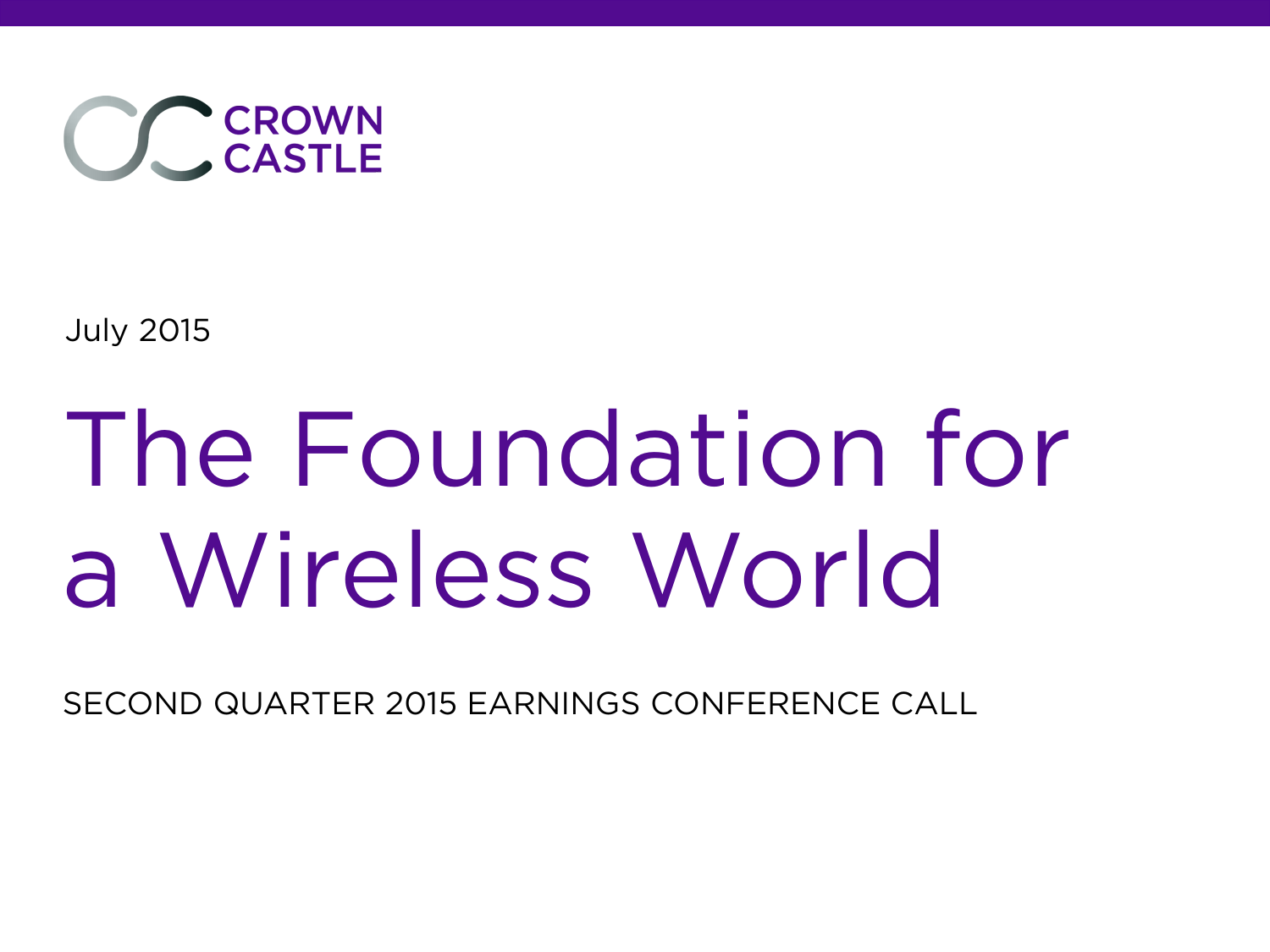## Cautionary Information

This presentation contains forward-looking statements and information that are based on management's current expectations. Such statements may include projections, Outlook and estimates regarding (1) potential benefits, returns and shareholder value which may be derived from our business, assets, investments, dividends and acquisitions, (2) the pending Sunesys acquisition, including potential benefits and impact therefrom and the growth, financing and timing related thereto, (3) our strategy and strategic position, (4) the US wireless market, (5) wireless consumer demand, (6) demand for our wireless infrastructure and services, (7) carrier network investments and upgrades, and the benefits which may be derived therefrom, (8) our growth, (9) our dividends, including our dividend plans, the amount and growth of our dividends, the potential benefits therefrom and the tax characterization thereof, (10) leasing activity, including the impact of such leasing activity on our results and Outlook, (11) capital allocation, (12) net operating loss carryforward, including the utilization thereof, (13) our investments, including in small cells, and the potential benefits therefrom, (14) non-renewal of leases and decommissioning of networks, including timing, the impact thereof and decommissioning fees, (15) capital expenditures, including sustaining capital expenditures, (16) timing items, (17) our credit rating, (18) general and administrative expense, (19) site rental revenues and Site Rental Revenues, as Adjusted, (20) site rental cost of operations, (21) site rental gross margin and network services gross margin, (22) Adjusted EBITDA, (23) interest expense and amortization of deferred financing costs, (24) FFO, including on a per share basis, (25) AFFO, including on a per share basis, (26) Organic Site Rental Revenues and Organic Site Rental Revenue growth, (27) net income (loss), including on a per share basis, (28) our common shares outstanding, including on a diluted basis, and (29) the utility of certain financial measures, including non-GAAP financial measures. As used herein, the term "including", and any variation thereof, means "including, without limitation."

Such forward-looking statements are subject to certain risks, uncertainties and assumptions, including prevailing market conditions and other factors. Should one or more of these risks or uncertainties materialize, or should any underlying assumptions prove incorrect, actual results may vary materially from those expected. More information about potential risk factors which could affect our results is included in our filings with the Securities and Exchange Commission. The Company assumes no obligation to update publicly any forward-looking statements, whether as a result of new information, future events or otherwise.

This presentation includes certain non-GAAP financial measures, including Adjusted EBITDA, AFFO, Organic Site Rental Revenue, and Site Rental Revenue, as Adjusted. Tables reconciling such non-GAAP financial measures are set forth in the Appendix hereto and in the Supplemental Information Package posted in the Investors section of Crown Castle's website at http://investor.crowncastle.com.

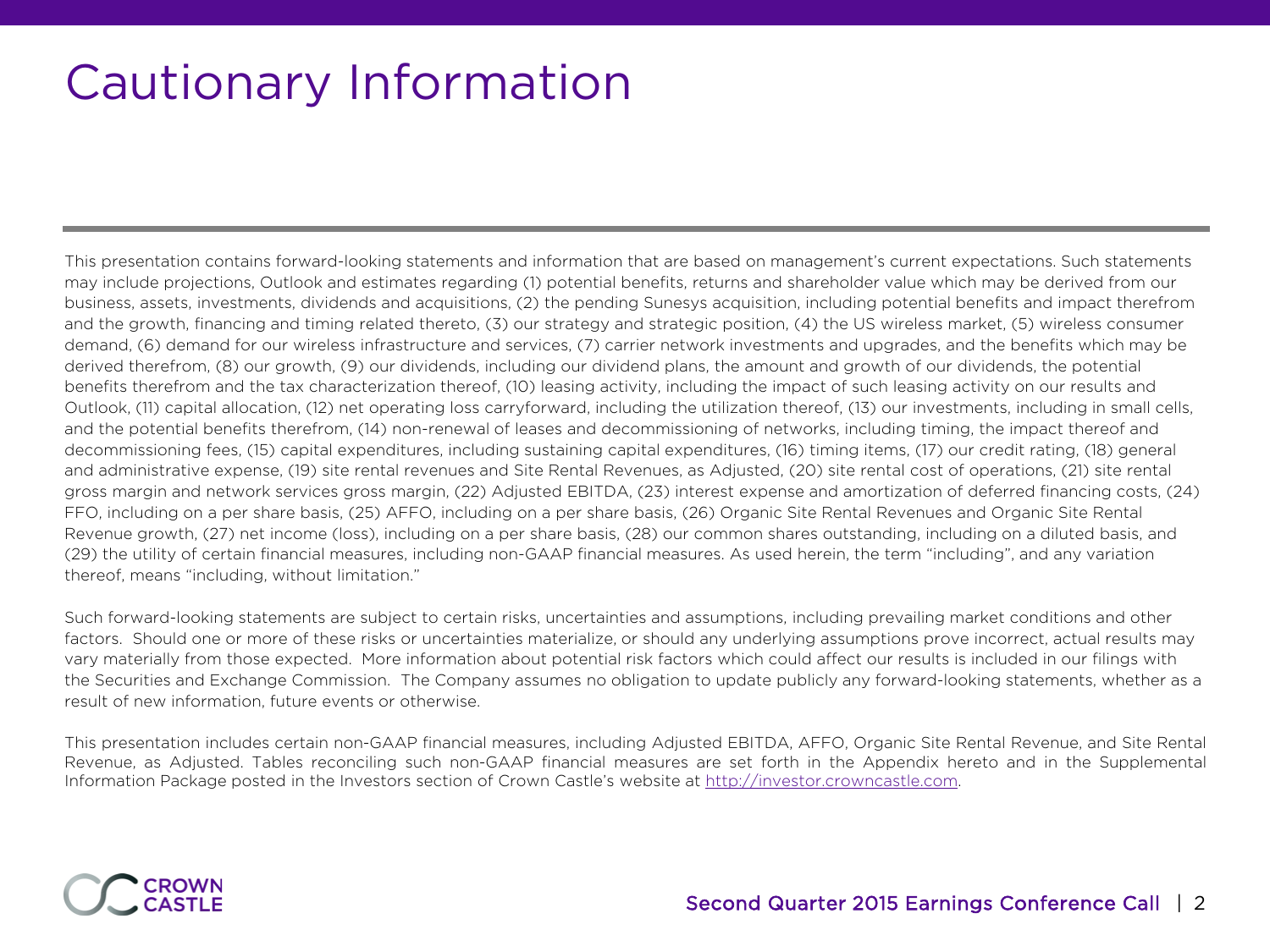## Executive Summary

- Exceeded the midpoint of previously provided Outlook, adjusted for the disposition of our Australian subsidiary, for Adjusted EBITDA, AFFO and AFFO per share
- Raised full year 2015 Outlook for Adjusted EBITDA, AFFO and AFFO per share
- Enhanced long-term growth profile through sale of Australian subsidiary and pending acquisition of Sunesys
- Generated Organic Site Rental Revenue growth of 10% year-over-year from new leasing activity and escalations on tenant leases
- Unless otherwise noted, all figures presented, including Outlook, exclude contribution from Crown Castle Australia ("CCAL"), which is reported as discontinued operations, including for periods prior to May 28, 2015

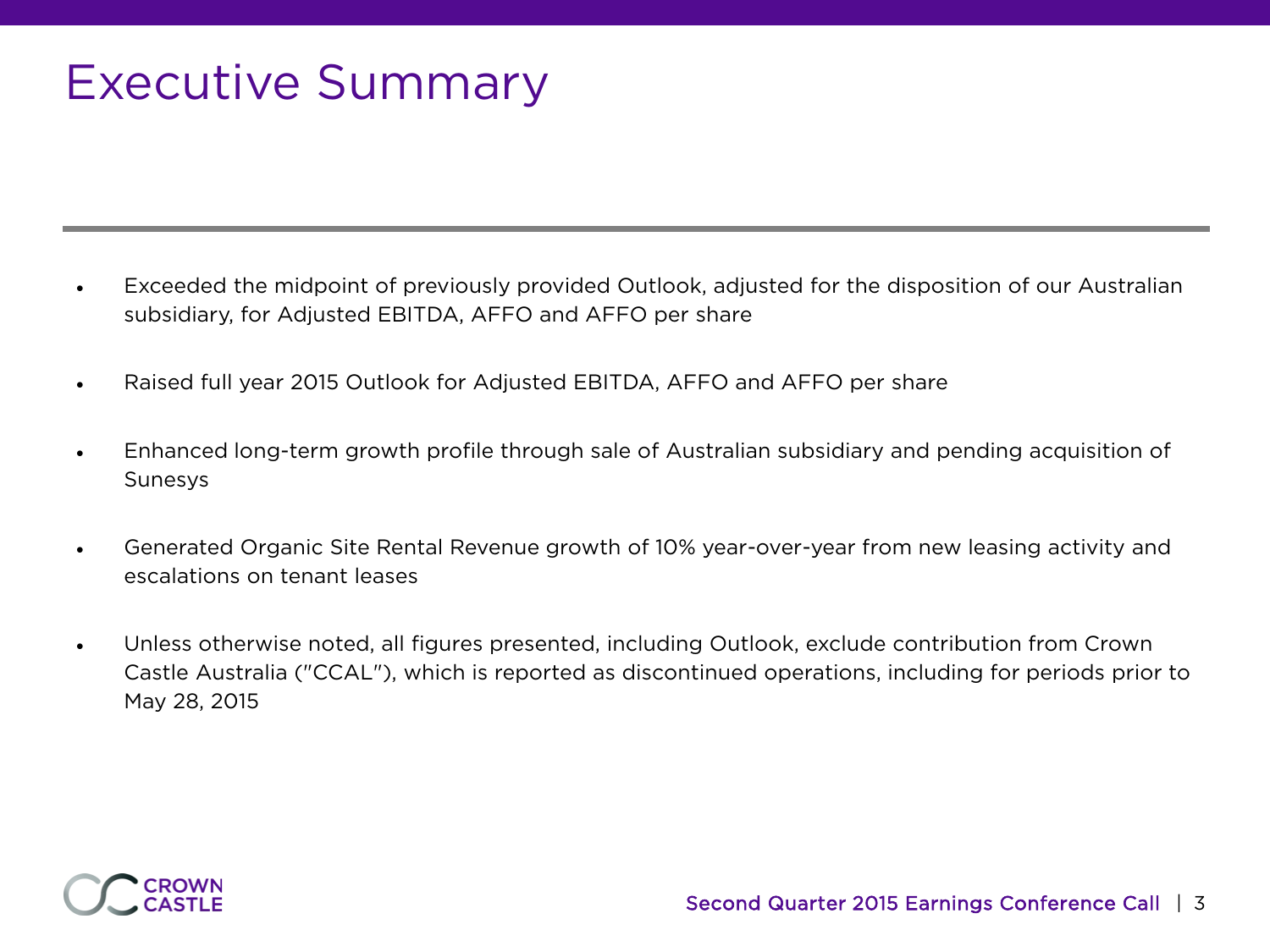## Q2 2015 Highlights

#### Site Rental Revenue Growth (\$ in millions)



- 4% year-over-year growth in site rental revenues
- 6% Organic Site Rental Revenue growth, comprised of approximately 10% growth from new leasing activity and escalations on tenant leases, net of approximately 4% from non-renewals

Note: Components may not sum due to rounding

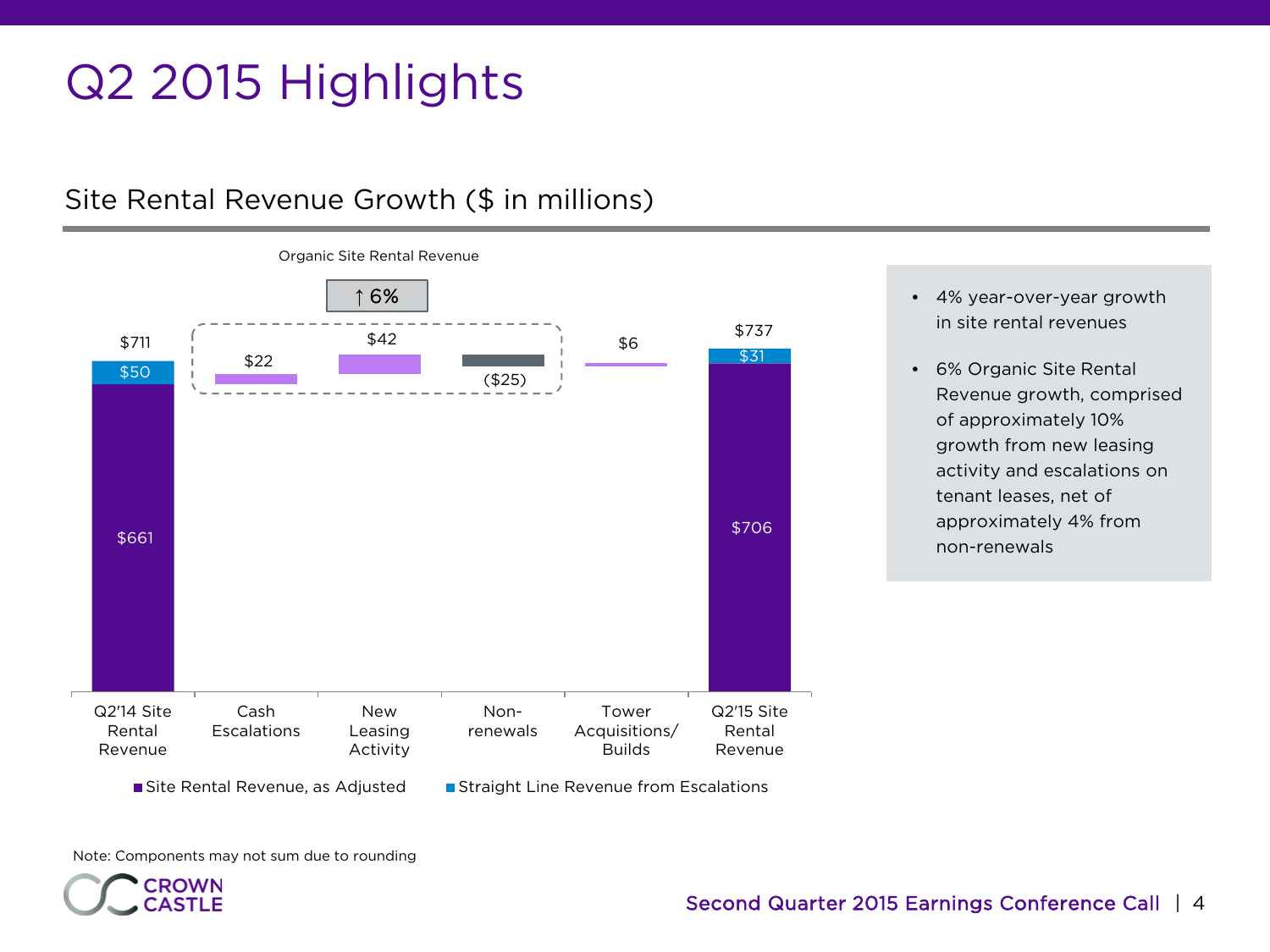## Q2 2015 Highlights (continued)

#### (\$ in millions, except per share amounts)



\$510 \$521 \$509

#### Results reflect:

- Strong leasing activity, which is expected to continue throughout 2015
- Q2 Adjusted EBITDA and AFFO impacted by the following:
	- Higher than expected network service gross margin contribution, inclusive of \$7mm equipment decommissioning fees
	- Sustaining capital expenditures \$8mm higher than expected







Q2 '14 Q2 '15 Q2'15 Outlook



Second Quarter 2015 Earnings Conference Call | 5

#### Site Rental Revenues Adjusted EBITDA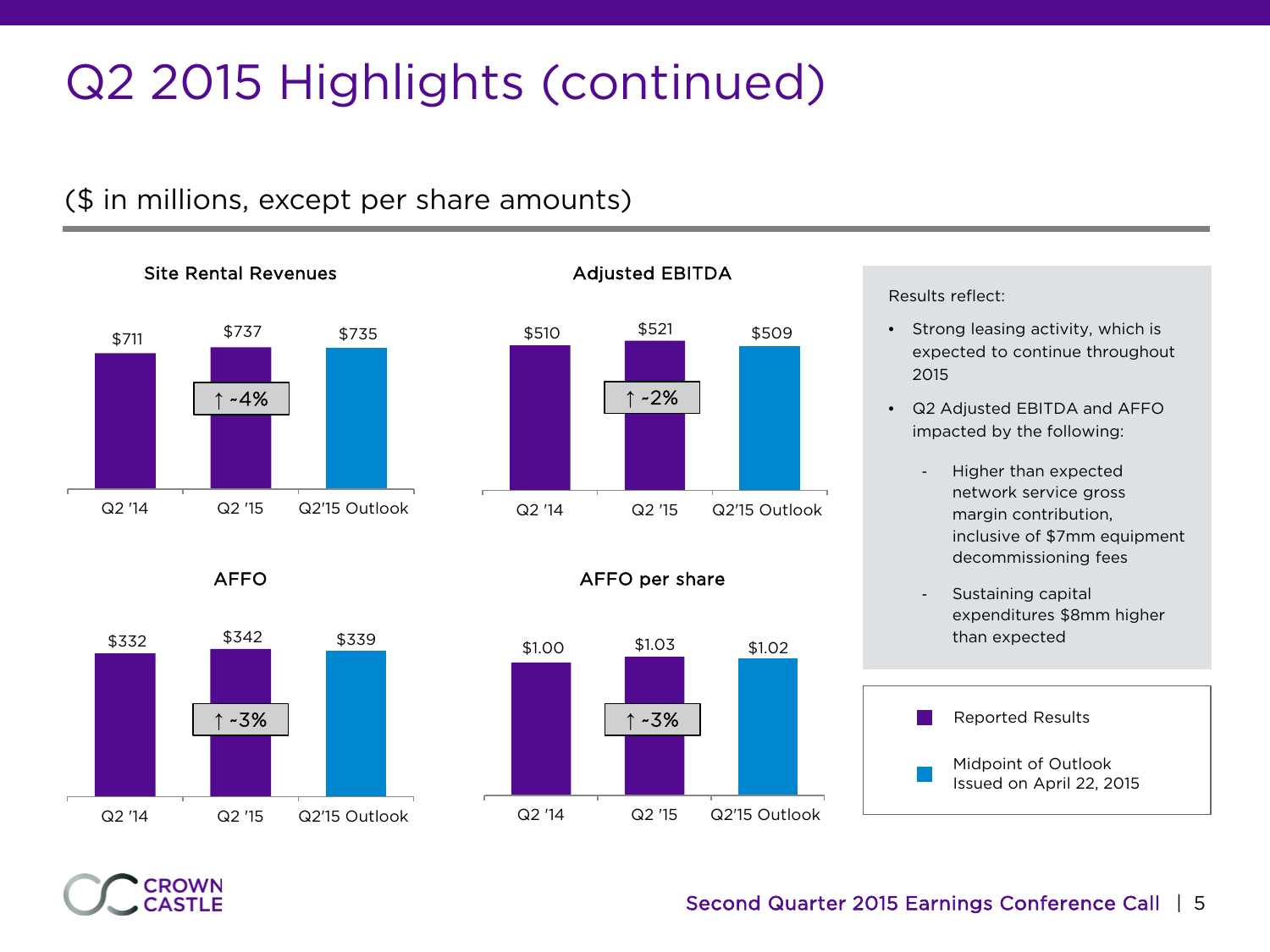## Financing and Investment Summary

#### Q2 2015 Capital Deployment (\$ in millions)





• Continued proactive approach with land program

Achieved investment grade credit rating at Fitch Ratings

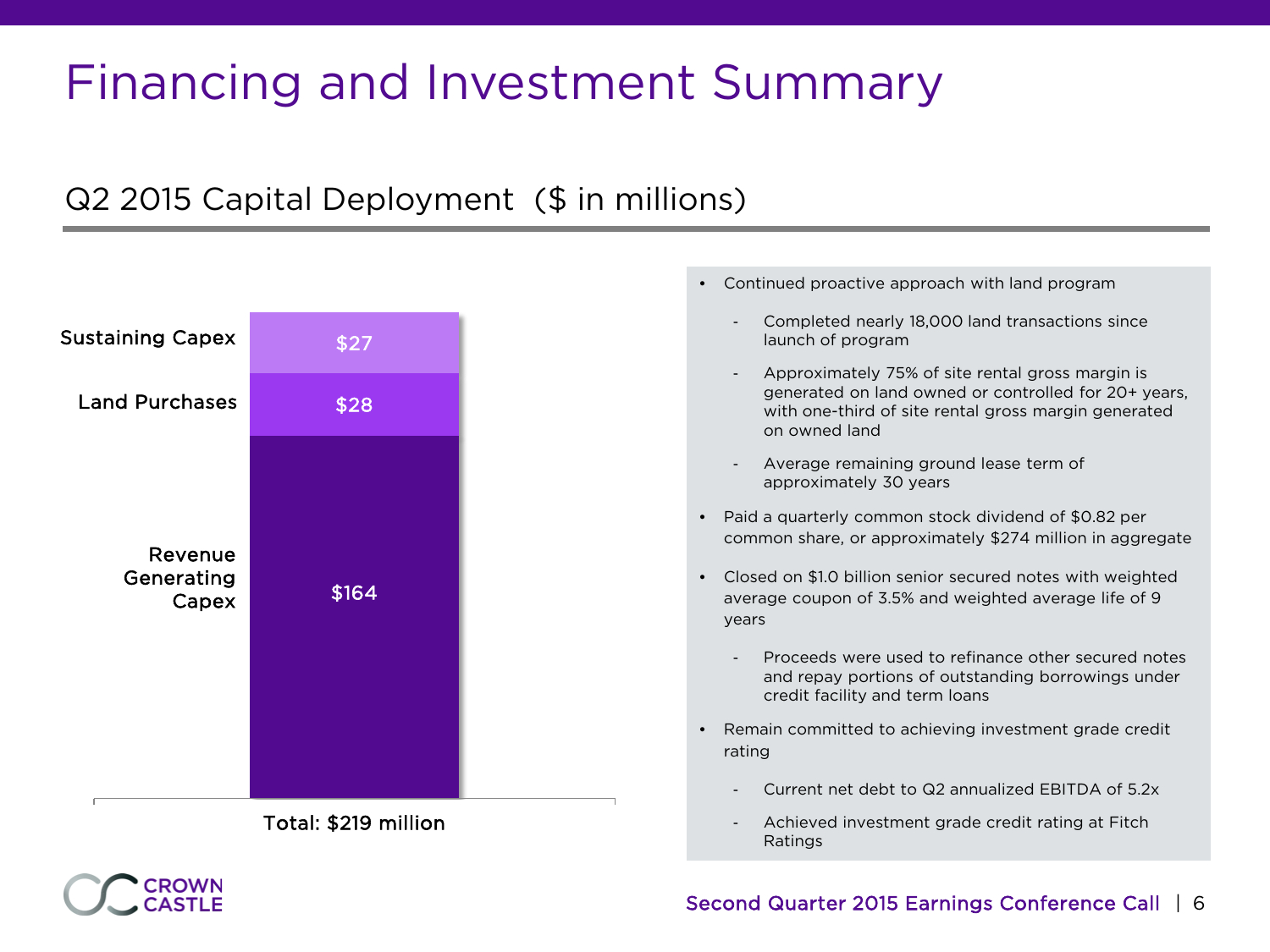## Full Year 2015 Outlook

#### (\$ in millions)





- Increase in Outlook reflects strong Q2 results, an increase in expectations for 2H leasing, timing benefit from tenant nonrenewals, and increased expectation for services gross margin contribution
- Does not include Sunesys contribution, which is expected to close during Q3



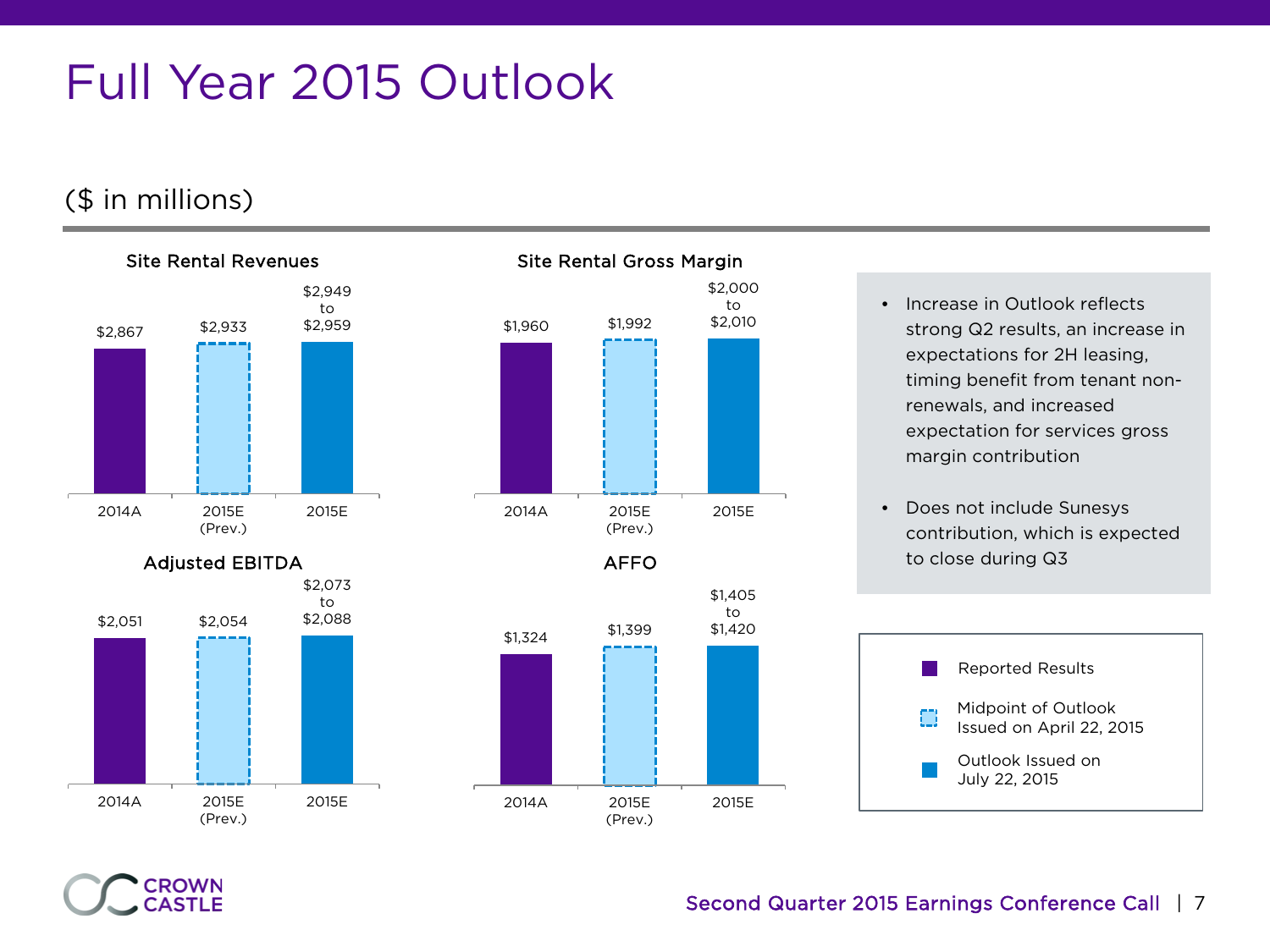## Proven Track Record of Stability & Growth

AFFO and AFFO per Share Growth (\$ in millions, except per share amounts)



1. Guidance issued on July 22, 2015; excludes the expected contribution from the Sunesys acquisition

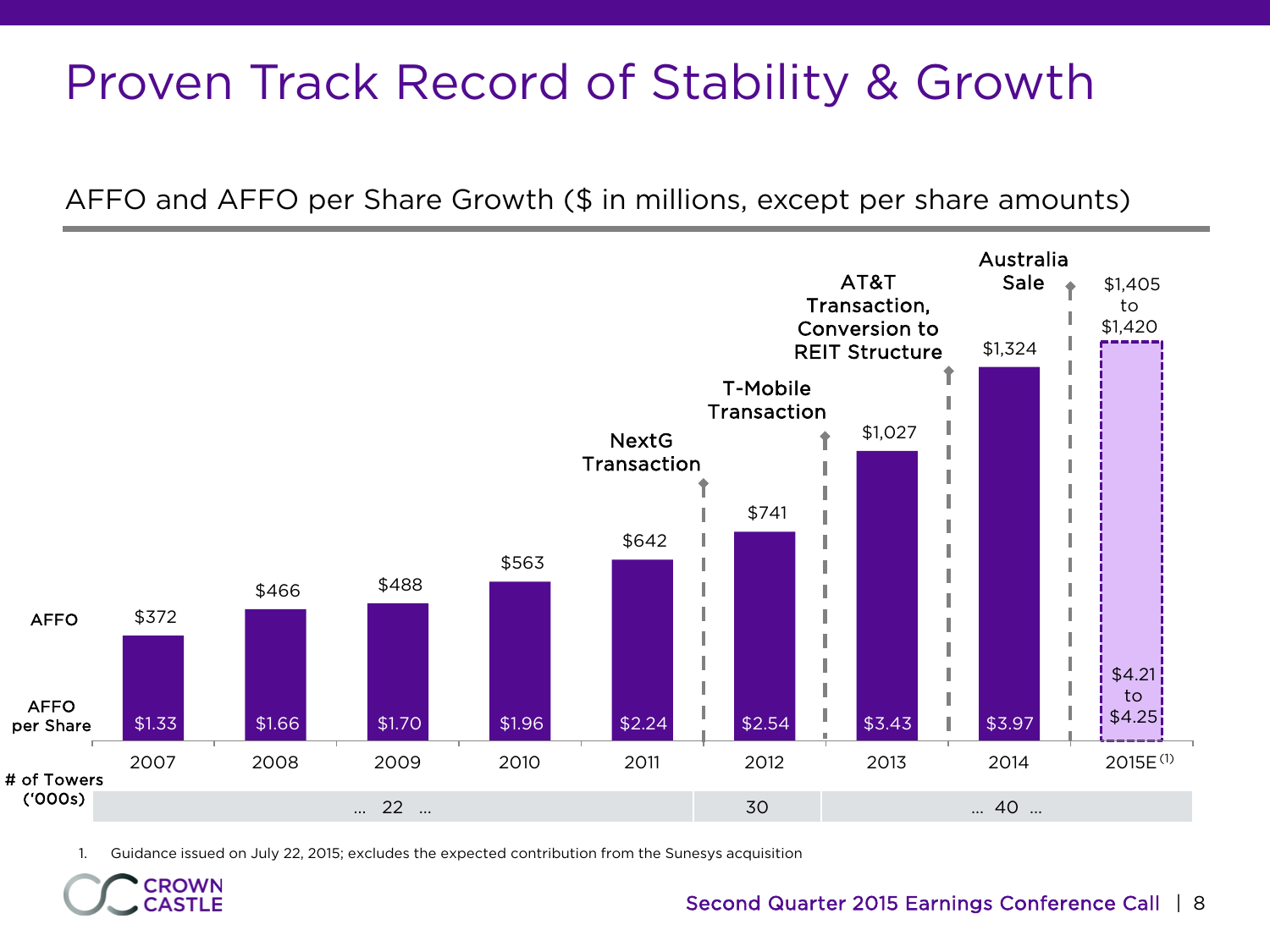## Growth Drivers of Mobile Data Traffic

#### Strong Consumer Demand for Data…



#### …And Is Expected to Continue Unabated…



- 2. CTIA Report
- 3. Wall Street Research



…Has Historically Driven Carrier Network Investment….



…Given Attractive Incremental Economics for Carriers(3)



#### Second Quarter 2015 Earnings Conference Call | 9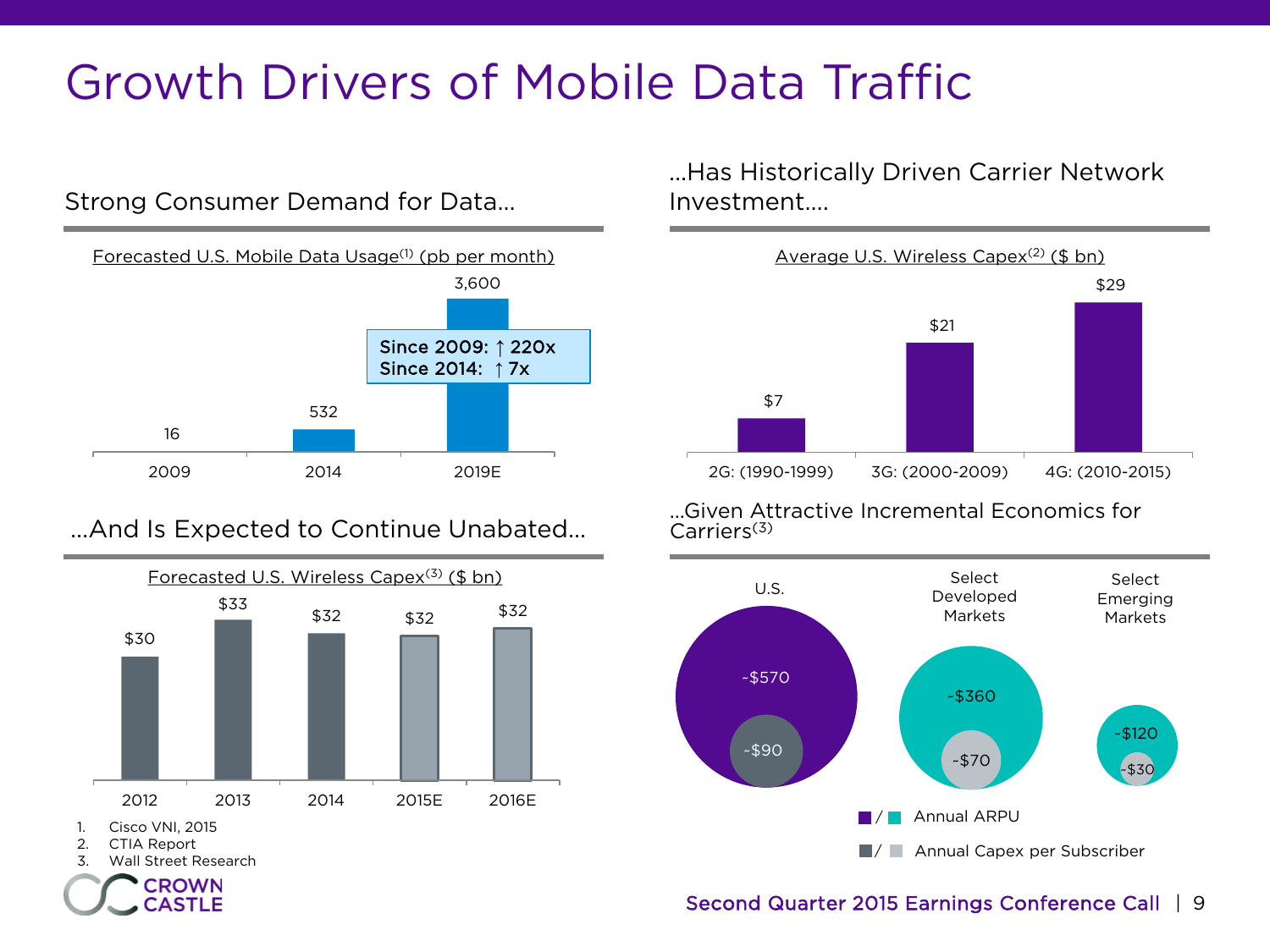# Appendix

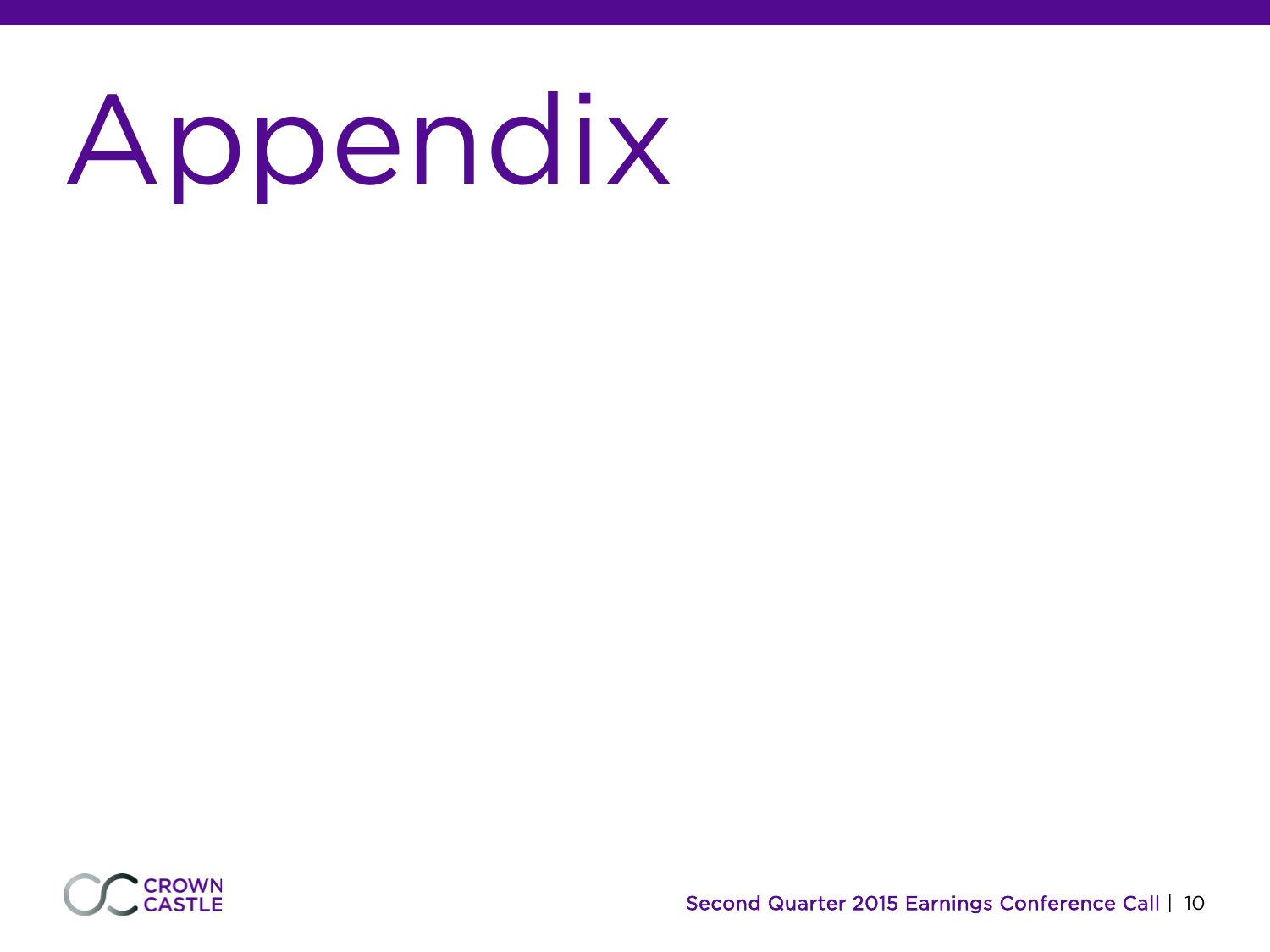### Historical Quarterly Results for Crown Castle International Corp.

Adjusted to reflect CCAL as a discontinued operation

| $($$ in millions)               | Q1'14       | Q2'14       | Q3'14       | Q4 '14      |                | Q1 '15 |
|---------------------------------|-------------|-------------|-------------|-------------|----------------|--------|
| Site Rental Revenue             | \$<br>714.8 | \$<br>710.8 | \$<br>717.6 | \$<br>723.4 | $\mathfrak{P}$ | 731.4  |
| <b>Site Rental Gross Margin</b> | 496.1       | 483.8       | 487.0       | 493.5       |                | 499.2  |
| <b>Adjusted EBITDA</b>          | 508.5       | 509.5       | 513.6       | 519.6       |                | 529.3  |
| <b>AFFO</b>                     | 331.2       | 332.3       | 332.2       | 328.3       |                | 365.7  |

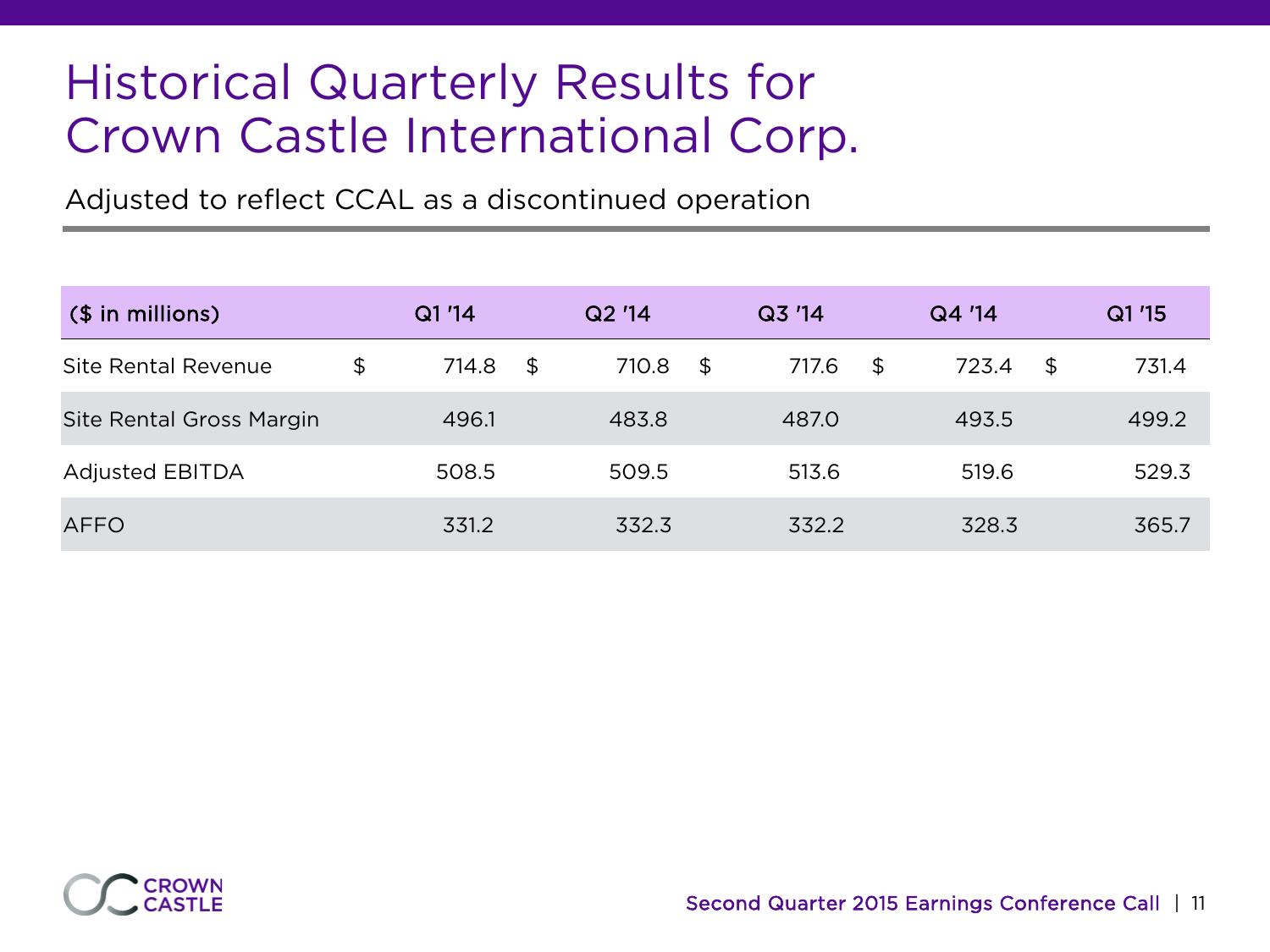## Adjusted EBITDA Reconciliations

| $($$ in millions)                                             |                | Q1'14 |     | Q2'14  |                | Q3'14 |    | Q4 '14                   |     | Q1'15  |  |
|---------------------------------------------------------------|----------------|-------|-----|--------|----------------|-------|----|--------------------------|-----|--------|--|
| Net income (loss)                                             | \$             | 102.8 | \$. | 35.4   | \$             | 108.0 | \$ | 152.6                    | \$. | 125.1  |  |
| Adjustments to increase (decrease) net income (loss):         |                |       |     |        |                |       |    |                          |     |        |  |
| Income (loss) from discontinued operations                    |                | (9.6) |     | (10.1) |                | (8.9) |    | (24.0)                   |     | (13.4) |  |
| Asset write-down charges                                      |                | 2.6   |     | 3.1    |                | 4.9   |    | 3.6                      |     | 8.6    |  |
| Acquisition and integration costs                             |                | 5.7   |     | 19.1   |                | 4.1   |    | 5.3                      |     | 2.0    |  |
| Depreciation, amortization and accretion                      |                | 245.2 |     | 246.6  |                | 247.2 |    | 246.8                    |     | 251.8  |  |
| Amortization of prepaid lease purchase price adjustments      |                | 3.9   |     | 5.7    |                | 5.0   |    | 5.4                      |     | 5.2    |  |
| Interest expense and amortization of deferred financing costs |                | 146.4 |     | 144.5  |                | 141.3 |    | 141.1                    |     | 134.4  |  |
| Gains (losses) on retirement of long-term obligations         |                |       |     | 44.6   |                |       |    | $\overline{\phantom{a}}$ |     | $\sim$ |  |
| Interest income                                               |                | (0.1) |     | (0.1)  |                | (0.1) |    | 0.0                      |     | (0.1)  |  |
| Other income (expense)                                        |                | 2.7   |     | 5.9    |                | 0.7   |    | (21.3)                   |     | 0.2    |  |
| Benefit (provision) for income taxes                          |                | (3.0) |     | (3.1)  |                | (2.0) |    | (3.1)                    |     | (1.4)  |  |
| Stock-based compensation expense                              |                | 12.0  |     | 17.9   |                | 13.4  |    | 13.2                     |     | 16.8   |  |
| Adjusted EBITDA <sup>(1)(2)</sup>                             | $\mathfrak{L}$ | 508.5 | \$  | 509.5  | $\mathfrak{L}$ | 513.6 | \$ | 519.6                    | \$  | 529.3  |  |

1. See definition in Supplemental Information Package.

2. The above reconciliation excludes line items included in our definition which are not applicable for the periods shown.